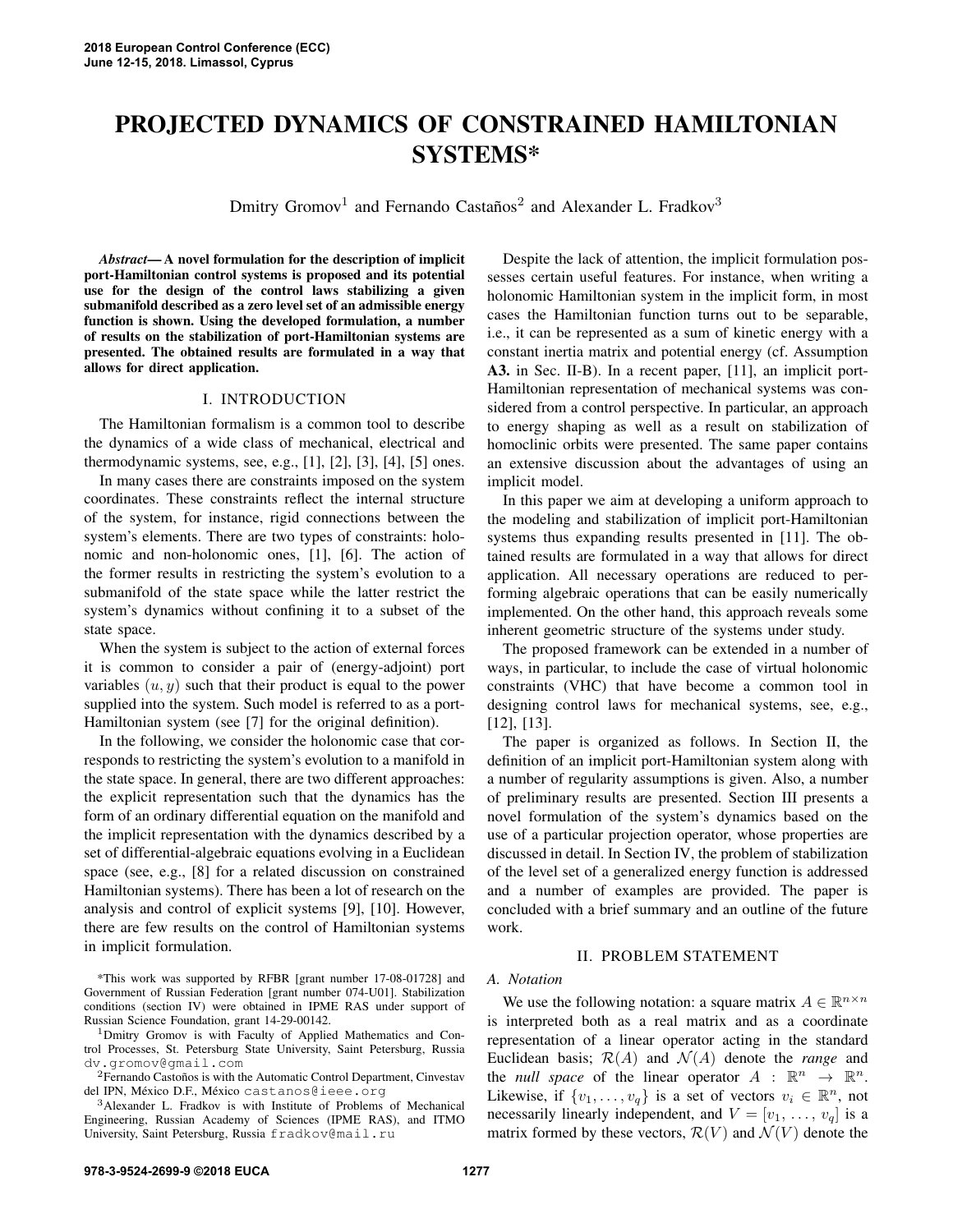column space of  $V$  and the set of vectors orthogonal to  $v_i$ ,  $i = 1, \ldots, q$ . Furthermore,  $\cos R(V)$  and  $\cos N(V)$  denote the orthogonal complements to  $\mathcal{R}(V)$  and  $\mathcal{N}(V)$ , respectively.

The symbol ⊕ denotes the direct sum of two subspaces. Let V and W be two subspaces of  $\mathbb{R}^n$ ,  $V \cap W = \{0\},\$ every  $z \in V \oplus W$  can be uniquely represented as a sum  $z = z_V + z_W$  such that  $z_V \in V$  and  $z_W \in W$ .

## *B. An implicit Hamiltonian model*

We consider a controlled mechanical system with Hamiltonian  $H : \mathbb{R}^{2n} \to \mathbb{R}$ . Let there be  $k < n$  *holonomic constraints*  $c(r) = 0, c : \mathbb{R}^n \to \mathbb{R}^k$ , restricting the configuration space of the system to an  $(n - k)$ -dimensional submanifold  $\Gamma$  of the configuration space  $\mathbb{R}^n$ . Using the Hamiltonian formalism, the dynamics of this system are described by:

$$
\begin{bmatrix} \dot{r} \\ \dot{p} \end{bmatrix} = J \left( \nabla H(x) + \nabla c(r)\mu \right) + F(x)u \tag{1a}
$$

$$
y = \nabla^{\top} H(x) F(x)
$$
 (1b)

$$
0 = c(r) , \t\t(1c)
$$

where  $x^{\top} = [r^{\top} \quad p^{\top}] \in \mathbb{R}^{2n}$  is the state, r and p are the positions and the momenta,

$$
\nabla c(x) = \begin{bmatrix} \nabla_r c(r) \\ 0 \end{bmatrix}
$$

is the gradient of  $c(r)$ ,  $\mu \in \mathbb{R}^{*k}$  is the vector of *implicit* variables that enforce the holonomic constraints,  $(u, y) \in$  $\mathbb{R}^{*m} \times \mathbb{R}^m$  are the conjugated external port variables, and  $F(x) = \begin{bmatrix} 0 \\ f(x) \end{bmatrix}$  $f(r)$ , where  $f(r)$  is a  $(n \times m)$ -matrix, is the control vector field. Note that we write  $F(x)$  and  $\nabla c(x)$ when referring to the matrices with  $2n$ -dimensional columns. We also assume that all functions are sufficiently smooth and the gradient is a column vector. In particular, if  $a(x)$ is a vector-valued function,  $\nabla_x a(x)$  is defined to be the transposed Jacobi matrix.

Equation (1c) constrains the configuration space of (1). From the geometrical viewpoint, the constraint (1c) defines a smooth (configuration) manifold  $Q = \{x \in \mathbb{R}^{2n} | c(x) = 0\},\$ which turns out to be an embedded manifold of co-dimension  $k$  as will be formally defined later on. We wish to ensure that the mentioned constraints are preserved by the system dynamics. To do so we require  $c(r)$  to be invariant w.r.t. (1a), i.e.,  $\dot{c} = 0$ . This yields the so-called *hidden* (*secondary*) constraints,

$$
G(x) = \nabla^{\top} c(x) J \nabla H(x) = 0 , \qquad (2)
$$

which have to hold for  $x \in Q$ . That is to say, the hidden constraints are to be Q*-regular*.

Note that the hidden constraints depend neither on  $\mu$  nor on  $u$  as follows from the fact that the holonomic constraints are formulated for the positions  $r$ . The following result is directly related to the notion of the hidden constraint (2).

*Proposition 1:* For system (1),  $\nabla H(x)$  is in the null space of  $J\nabla c$ , i.e.,  $\nabla H \in \mathcal{N}(J\nabla c)$  for all  $x \in \mathcal{M}$ .

*Proof:* Write (2) as a scalar product,

$$
\langle \nabla c, J \nabla H \rangle = -\langle J \nabla c, \nabla H \rangle = 0,
$$

whence the result follows. Note that the preceding identity may not hold outside of  $M$  as the equality (2) may not be satisfied.

The above implies that the Hamiltonian is invariant under the action of the vector field of constraint forces. Furthermore, we have  $\langle \nabla c(x), J\nabla c(x)\rangle = 0$  and  $\langle \nabla c(x), F(x)\rangle =$ 0, which implies that both the internal forces vector field and the control vector field are tangential to the submanifold  $\Gamma$ .

Now, considering  $T^*\mathbb{R}^n$  as the state space manifold, we observe that (1) evolves on a submanifold  $\mathcal{M} \subset T^*\mathbb{R}^n$ ,

$$
\mathcal{M} = \{x = (r, p) \in \mathbb{R}^{2n} | c(x) = 0, G(x) = 0 \}.
$$

All results formulated below will hold for  $x \in \mathcal{M}$ . In particular, we require the following assumptions to hold for every  $x \in \mathcal{M}$ :

- A1. The constraints are Q-regular, i.e., rank  $(\nabla c(r)) = k$ for all r such that  $c(r) = 0$ .
- A2. The initial conditions belong to  $\mathcal{M}$ , i.e.,  $x(0)$  =  $(r(0), p(0)) \in \mathcal{M}.$
- A3. The energy is *separable* and *positive definite w.r.t.* p, i.e.,

$$
H(x) = P(r) + K(p),
$$
  
\n
$$
K(p) = \frac{1}{2}p^{\top}M^{-1}p, M = M^{\top} > 0,
$$

where  $P$  and  $K$  are the potential and kinetic energy, respectively.

Assumptions  $\mathbf{A1}$  and  $\mathbf{A3}$  guarantee that M is a proper subbundle of  $T^*\mathbb{R}^n$ . In particular, we observe that  $\nabla c$  and  $\nabla G$  are linearly independent and the tangent space to M is given by  $T_x\mathcal{M} = \mathcal{N}(\text{span}(\nabla c(x), \nabla G(x))).$ 

*Remark 1:* Note that the inertia matrix M in Assumption A3 does not depend on  $r$  thus rendering kinetic energy independent of the coordinates  $r$ . This is one of the main advantages of the proposed framework (see [11] for a detailed discussion).

*Remark 2:* Note that  $\nabla c(x)$  and  $\nabla G(x)$  live in the cotangent space to  $T^*\mathbb{R}^n$  at x, i.e.,  $\nabla c(x) \in T^*_x(T^*\mathbb{R}^n)$  and  $\nabla G(x) \in T_x^*(T^*\mathbb{R}^n)$ ; the components of  $\nabla c(x)$  and  $\nabla G(x)$ thus define differential 1-forms whose kernel corresponds to the set of admissible vector fields when moving along Γ.

To be more precise, we add that  $\nabla c(r)$  is actually defined on the cotangent bundle to the configuration manifold  $Q$ , hence  $\nabla c(r) \in T^*Q$ . However, it can be naturally considered to belong to the cotangent bundle of  $M$  (see the Eq. just below  $(1)$ ). In the following, we will assume that the interpretation of  $\nabla c$  is clear from the context.

*Proposition 2:* Let Assumption A1 and A3 hold. Then there exist implicit variables  $\mu$  such that the constraints (1c) and (2) are satisfied. Furthermore, the variables  $\mu$  are uniquely defined.

*Proof:* To see this we compute the derivative of the vector of hidden constraints  $G$  w.r.t. (1a) to get

$$
\dot{G} = \nabla^{\top} G \cdot J \nabla H + \nabla^{\top} G \cdot J \nabla c \mu + \nabla^{\top} G \cdot F(x) u = 0 , \tag{3}
$$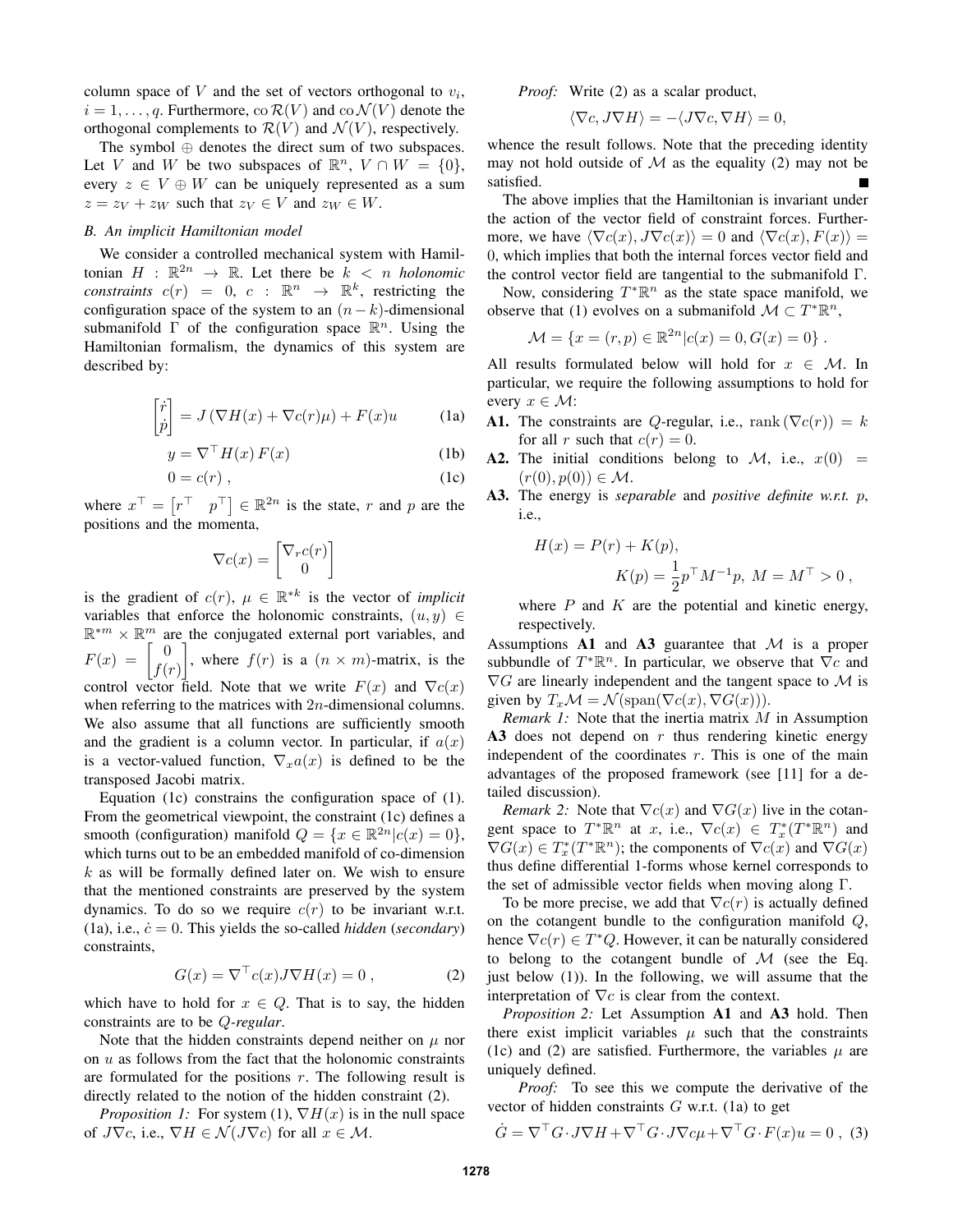which implicitly defines  $\mu$  as a function of x and u. Notice that the  $(k \times k)$ -matrix

$$
\nabla^{\top} G \cdot J \nabla c = - \nabla_r^{\top} c(r) \, M^{-1} \, \nabla_r c(r) \tag{4}
$$

is negative definite as follows from Assumptions A1 and A3 and hence, invertible. This ensures the well-posedness of the problem.

*Remark 3:* Note that while the vectors  $\{\nabla c^i\}$  and  $\{\nabla G^i\}$ are linearly independent as was discussed above, the vectors  $\{J\nabla c^i\}$  and  $\{\nabla G^i\}$  can be linearly dependent.

Finally, Assumption A2 implies that the initial conditions are consistent with the constraints.

## III. PROJECTED SYSTEM DYNAMICS

*Theorem 3:* Let Assumptions A1 – A3 hold. Then the system (1) can be represented as

$$
\begin{aligned} \dot{x} &= PJ\nabla H + PF(x)u, \\ y &= \nabla^{\top} H(x) \, PF(x) \end{aligned} \tag{5}
$$

where

$$
P = I - J\nabla c \left(\nabla^{\top} G \cdot J\nabla c\right)^{-1} \nabla^{\top} G \tag{6}
$$

is a  $[2n \times 2n]$  projection operator.

*Proof:* We have the system (1a) and the constraint (3), where the  $(k \times k)$ -matrix  $\nabla^{\top}G \cdot J \nabla c$  is full rank. Hence, we can express  $\mu$  from (3) to get

$$
\mu = -(\nabla^{\top} G \cdot J \nabla c)^{-1} (\nabla^{\top} G \cdot J \nabla H + \nabla^{\top} G \cdot F(x) u)
$$

and substitute it into (1a):

$$
\dot{x} = J \nabla H(x) + F(x)u -
$$
\n
$$
J \nabla c(r) (\nabla^{\top} G \cdot J \nabla c)^{-1} [\nabla^{\top} G \cdot J \nabla H + \nabla^{\top} G \cdot F(x)u]
$$
\n
$$
= \left( I - J \nabla c(r) (\nabla^{\top} G \cdot J \nabla c)^{-1} \nabla^{\top} G \right) J \nabla H +
$$
\n
$$
\left( I - J \nabla c(r) (\nabla^{\top} G \cdot J \nabla c)^{-1} \nabla^{\top} G \right) F(x)u.
$$

Defining  $P = I - J\nabla c(r) (\nabla^{\top} G J \nabla c)^{-1} \nabla^{\top} G$  we arrive at the required result. Note that  $P$  is a projection operator as follows from  $P^2 = P$ .

This result implies that the introduction of the constraint is equivalent to projecting the right-hand sides onto some linear subspace of the tangent space using the projection operator P. One may notice that the projection  $P$  is oblique (nonorthogonal) since  $P \neq P^{\top}$ . Thus,  $\mathcal{R}(P) \neq \mathcal{N}(P)^{\perp}$ . The following theorem provides a detailed characterization of P.

*Theorem 4:* When acting from the left, the null and the range space of the projection operator  $P$  are given by  $\mathcal{R}(J\nabla c)$  and  $\mathcal{N}(\nabla^{\dagger}G)$ , respectively. When P is acting from the right, the range and the null spaces are  $\mathcal{N}((J\nabla c)^\top)$  and  $\mathcal{R}(\nabla G).$ 

*Proof:* Consider P when acting from the left. We have  $PJ\nabla c = 0$ , whence  $v \in \mathcal{R}(J\nabla c) \Rightarrow v \in \mathcal{N}(P)$ . This implies  $\mathcal{R}(J\nabla c) \subset \mathcal{N}(P)$ . Let, furthermore,  $v \in \mathcal{N}(\nabla^{\top}G)$ , i.e.,  $\nabla^{\top} G \cdot v = 0$ . We have  $Pv = v$ , i.e.,  $P|_{\mathcal{N}(\nabla^{\top} G)} =$ id, whence  $v \in \mathcal{N}(\nabla^{\top}G) \Rightarrow v \in \mathcal{R}(P)$  and hence,  $\mathcal{N}(\nabla^{\top}G) \subset \mathcal{R}(P).$ 

Finally, let  $v \in \mathcal{R}(P) \cap \mathcal{N}(P)$ . Thus,  $v = P w$  and  $P v = 0$ . Using the idempotence property of the projection operator,  $P^2 = P$ , we get  $0 = Pv = Pw = v$ , i.e.,  $v = 0$ . This implies that  $\mathcal{R}(P) \oplus \mathcal{N}(P) = \mathbb{R}^{2n}$ . Noting that  $\dim(\mathcal{R}(J\nabla c)) = k$ and  $\dim(\mathcal{N}(\nabla^{\top}G)) = 2n-k$ , as follows from Assumptions **A1** and **A3**, we conclude that  $\mathcal{R}(J\nabla c) \oplus \mathcal{N}(\nabla^{\top}G) = \mathbb{R}^{2n}$ , whence we get the desired characterization.

The case when  $P$  acts from the right can be shown similarly by considering the transpose of the projection operator,  $P^{\top} = I - \nabla^{\top} G ((J \nabla c)^{\top} \nabla G)^{-1} (J \nabla c)^{\top}$ , and performing the same analysis as above.

*Corollary 5:* The result of Theorem 4 can be summarized using the following diagram:

$$
\mathcal{N}(J\nabla c) \oplus P: \mathcal{N}(\nabla^{\top}G) \quad Range \n\oplus P: \oplus - - - - \n\mathcal{R}(\nabla^{\top}G) \qquad \mathcal{R}(J\nabla c) \qquad Null \n- - - - - \n\mathbb{R}^{2n*} \qquad R^{2n}
$$

E.g., when P acts from the left, every  $v \in \mathbb{R}^{2n}$  can be uniquely written as

$$
v = v_{\parallel} + v_{\perp}
$$

s.t.  $v_{\parallel} = Pv \in \mathcal{N} (\nabla^{\top} G)$ , and  $v_{\perp} = v - Pv \in \text{span}(J\nabla c_i)$ .

Actually, P is defined on  $T(T^*\mathbb{R}^n)$  when acting from the left and on  $T^*(T^*\mathbb{R}^n)$  when acting from the right. The product  $xPy = \langle x, Py \rangle = \langle P^{\top}x, y \rangle$  thus corresponds to the standard vector-covector contraction  $T^*(T^*\mathbb{R}^n) \times$  $T(T^*\mathbb{R}^n) \mapsto \mathbb{R}.$ 

We show that the formulation (5)-(6) agrees with the standard results described in Sec. II. First, consider

$$
\dot{c} = \nabla c^{\top}(x) P J \nabla H + \nabla c^{\top}(x) P F(x) u.
$$

Note that  $\nabla c^{\top}(x) \in \mathcal{N}(J\nabla c)$ , which implies  $\nabla c^{\top}(x)P =$  $\nabla c^{\top}(x)$ . Finally, we observe that  $\langle \nabla c(x), F(x) \rangle = 0$ , whence  $\dot{c} = \nabla c^{\top}(x) J \nabla H = G(x)$ . Next, we differentiate  $G(x)$  to get

$$
\dot{G} = \nabla^{\top} G(x) P J \nabla H + \nabla^{\top} G(x) P F(x) u.
$$

Theorem 4 implies that  $\nabla^{\top}G(x)P = 0$  hence,  $\dot{G} = 0$  as expected.

Following the same line we can show the following result. *Lemma 6:* The passive output  $y = \nabla^{T} H(x) PF(x)$  coincides with the original one defined in  $(1)$  along  $M$ .

*Proof:* According to Prop. 1,  $\nabla$ <sup>T</sup> $H(x) \in \mathcal{N}(J\nabla c)$ which implies that  $\nabla^{\top}H(x) P = \nabla^{\top}H(x)$ , whence the result follows.

## IV. STABILIZATION OF THE LEVEL SET OF A GENERALIZED ENERGY FUNCTION

The classical approach to the control of mechanical systems is based on energy considerations, [14], [15], [16], [17]. A typical version of this approach consists in using the control to stabilize the level set of the energy function corresponding to a desired operation mode,  $H(x) = H$ . For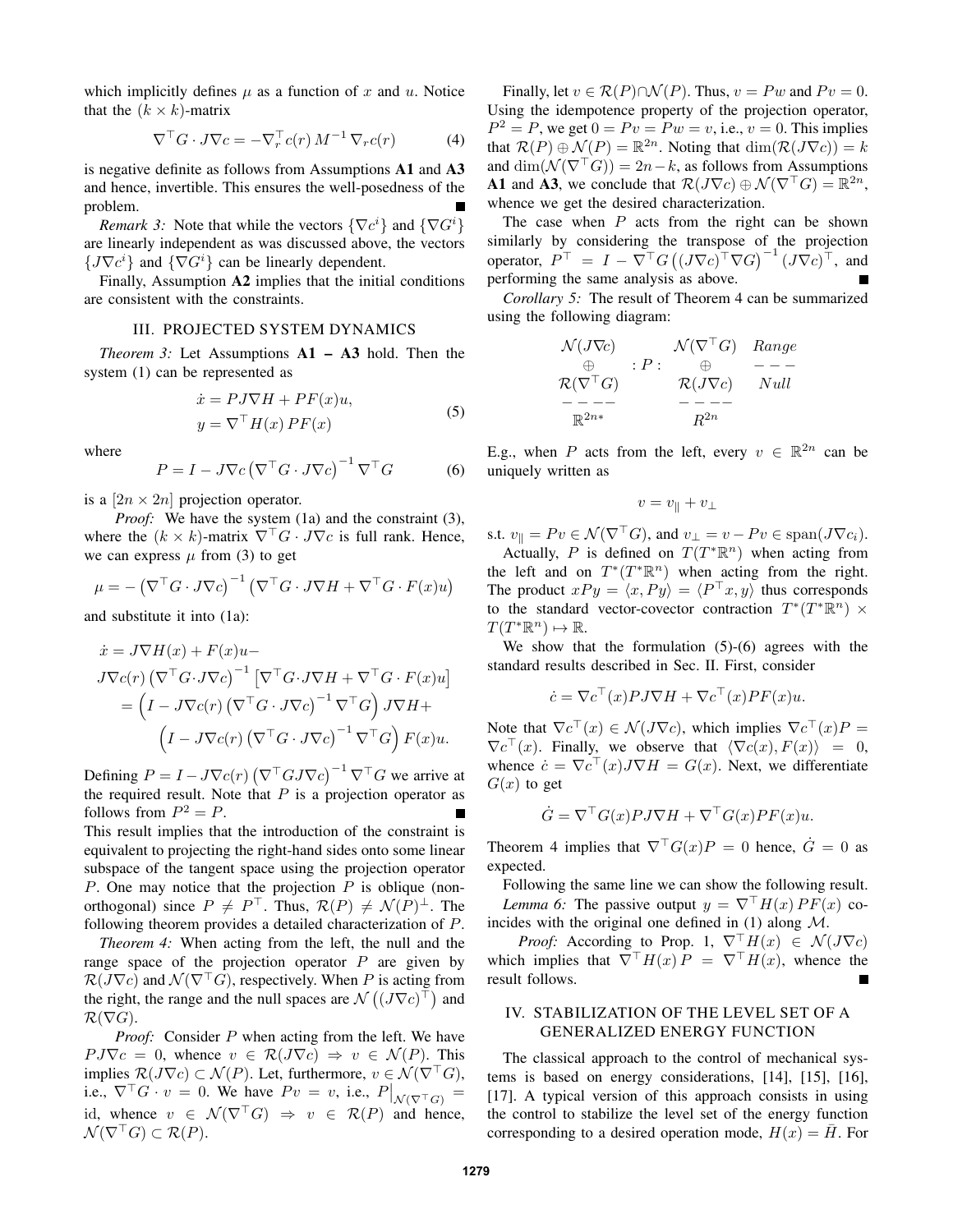instance, a mechanical system can be driven towards an openloop unstable equilibrium by forcing its trajectories to converge to an energy level-set that includes such equilibrium. In practice, this amounts to choosing the control in order to ensure negative-definiteness of a control Lyapunov function (CLF) of the form  $V(x) = (H(x) - \bar{H})^2$ , which is positive everywhere except the respective level of  $H(x)$ .

Once the system state is sufficiently close to the unstable equilibrium, the controller can be switched to a linear law that stabilizes it (see [18], [19], [20]). However, for complex mechanical systems the level set of the Hamiltonian function can contain orbits that do not pass through the desired unstable equilibrium, thus rendering the proposed control strategy ineffective.

One possible solution to overcome such problem is to further restrict the set to be stabilized by restricting the system dynamics to the intersection of the level sets of some extra functions  $\vartheta_i(x)$ ,  $i = 1, \ldots, q$ , i.e., requiring  $\vartheta_i(x) = \overline{\vartheta}_i$ . Note that, for some i,  $\vartheta_i(x)$  may coincide with the Hamiltonian  $H(x)$ . The respective CLF would then take the form  $V(x) = \sum_{i=1}^{q} (\vartheta_i(x) - \overline{\vartheta}_i)^2$ .

However, it may happen that some of the introduced functions are not invariant under the action of system dynamics. Thus the described task falls into two steps: first, determine the stabilizing control law that ensures  $\dot{V}$  < 0, then switch to the control law that turns the function  $V(x)$  into the first integral.

Before proceeding to the formal results we introduce some notations that will be useful in the sequel. Let  $\mathcal{L}_0 \subset \mathcal{M}$  be a smooth embedded manifold. Let  $V : \mathbb{R}^{2n} \to \mathbb{R}$  be a smooth function such that  $V(x)$  is equal to zero for all  $x \in \mathcal{L}_0$  and is positive otherwise. We define the set

$$
\mathcal{L}_V = \{ x \in \mathcal{M} \setminus \mathcal{L}_0 \mid \nabla^{\top} V(x) PF(x) = 0 \}.
$$

*Theorem 7:* Let  $\mathcal{L}_0 \subset \mathcal{M}$  and  $V : \mathbb{R}^{2n} \to \mathbb{R}$  be defined as above. Let, furthermore,  $V(x) \rightarrow \infty$  as  $dist(x, \mathcal{L}_0) \rightarrow$  $\infty$ . Then the zero level set of  $V(x)$ ,  $\mathcal{L}_0$ , can be rendered attractive by an appropriate choice of the control if the following holds:

- 1) The set  $\mathcal{L}_V$  does not contain whole trajectories of the uncontrolled system  $\dot{x} = P J \nabla H(x)$ .
- 2) For every  $x \in \mathcal{L}_0$ , either  $V(x)PF(x) \neq 0$  or  $V(x)$ PJ $\nabla H(x) = 0$ .

We will call that the function  $V$  satisfying the requirements of Theorem 7 an *admissible energy-like function* or a *generalized energy function* for the system (5).

The respective differential equation for  $V$  is

$$
\dot{V} = \nabla^{\top} V P J \nabla H + \nabla^{\top} V P F(x) u. \tag{7}
$$

For a given admissible energy-like function  $V$ , the control law can be determined using the speed gradient method as described in [14], [21]. Let  $\Psi$  be a positive definite symmetric matrix, the control can be determined from the differential equation

$$
\frac{du}{dt} = -\Psi F^{\top}(x)P^{\top}\nabla V.
$$

Note that  $F^{\top}(x)P^{\top}\nabla V$  is the gradient of the full derivative of  $V$  taken with respect to  $u$ .

The preceding theorem does not tell the way to choose an admissible energy-like function. However, for a given function  $V(x)$  one can determine whether the conditions of Theorem 7 hold by carrying out certain geometric analysis involving checking whether  $\nabla^{\top}V$  belongs to some linear subspace defined by  $\nabla G$  and  $J\nabla c$  or not. This will be illustrated in Examples 1 and 2 below. But first we make some observations that will be useful in the sequel.

*Lemma 8:* The equality  $\nabla^{\top} V P F(x) \neq 0$  holds if the following two conditions take place:

- 1)  $F(x) \notin \mathcal{R}(J\nabla c(r)),$
- 2)  $\nabla^{\top} VP \notin \mathcal{N}(F(x)).$

*Remark 4:* The condition  $F(x) \notin \mathcal{R}(J\nabla c(r))$  is equivalent to checking linear independence of  $f^i(r)$  and  $\nabla_r c(r)$  for at least one  $i = 1, \ldots, m$ . The second condition,  $\nabla^{\top} VP \notin$  $\mathcal{N}(F(x))$  is more difficult to formalize. However, it clearly excludes the case when  $V$  depends only on  $r$ . This situation may occur when the control goal consists in imposing on the system virtual holonomic constraints.

*Example 1:* Let  $V(x) = H(x)$ . According to Prop. 1,  $\nabla H \in \mathcal{N}(J\nabla c)$  which implies that  $\nabla H \in \mathcal{R}(P)$  according to Theorem 4. For a projection operator we have  $v \in$  $\mathcal{R}(P) \Rightarrow Pv = v$ , as follows from the idempotency of P. Thus,  $\nabla^{\top} H \cdot P = \nabla^{\top} H$ , which implies that the first term in (7) turns into  $\nabla$ <sup>T</sup>H J $\nabla$ H which is equal to zero as J is skew symmetric.

*Example 2:* Consider the generalized energy function from [11]:

$$
V(x) = \frac{k_H}{2} \left( H(x) - H_0 \right)^2 + k_z f(z) + \frac{k_y}{2} ||y||^2, \quad (8)
$$

where  $z(x): \mathbb{R}^n \times \mathbb{R}^{n} \to \mathbb{R}^m$  is such that  $\nabla z(x) = JF(x)$ and  $f(z)$  is a positive definite, radially unbounded function of  $z(x)$ . The function  $V(x)$  is equal to zero on the subset

$$
\mathcal{L}_0 = \{ x \in \mathcal{M} | H(x) = H_0 \vee z(x) = 0 \vee y(x) = 0 \}. \tag{9}
$$

We wish to analyze whether the requirements of Theorem 7 are satisfied. To do so, we write (8) as a sum:

$$
V(x) = k_H V_H(H) + k_z V_z(z) + k_y V_y(y)
$$

and consider the respective components separately. Note that for a composite function  $V_w(w(x))$ ,  $V_w : \mathbb{R}^q \to \mathbb{R}$ , we have  $\nabla_x^{\top} V_w(w(x)) = \nabla_w^{\top} V_w \cdot \nabla_x^{\top} w(x)$ , where  $\nabla_w^{\top} V_w$  is  $[1 \times q]$ and  $\nabla_x^{\top} w(x)$  is  $[q \times 2n]$ .

1.  $V_H(H(x)) = \frac{1}{2} (H(x) - H_0)^2$  and  $\nabla^{\top} V_H(H(x)) =$  $(H(x) - H_0) \nabla^{\top} H(x)$ . This case is discussed in Example 1. Using the results presented in Example 1 we obtain the following characterization:

- 1)  $\nabla^{\top}V_H \cdot P \cdot F(x) = (H(x) H_0) \nabla^{\top}H \cdot P \cdot F =$  $(H(x) - H_0)$  y. This component is non-zero for all x such that  $y(x) \neq 0$  and  $H(x) \neq H_0$ .
- 2)  $\nabla^{\top}V_H \cdot P \cdot J \nabla H = (H(x) H_0) \nabla^{\top} H P \cdot J \nabla H =$  $0 \ \forall x \in \mathcal{M}$ . Hence,  $V_H(x)$  is an integral of (1).